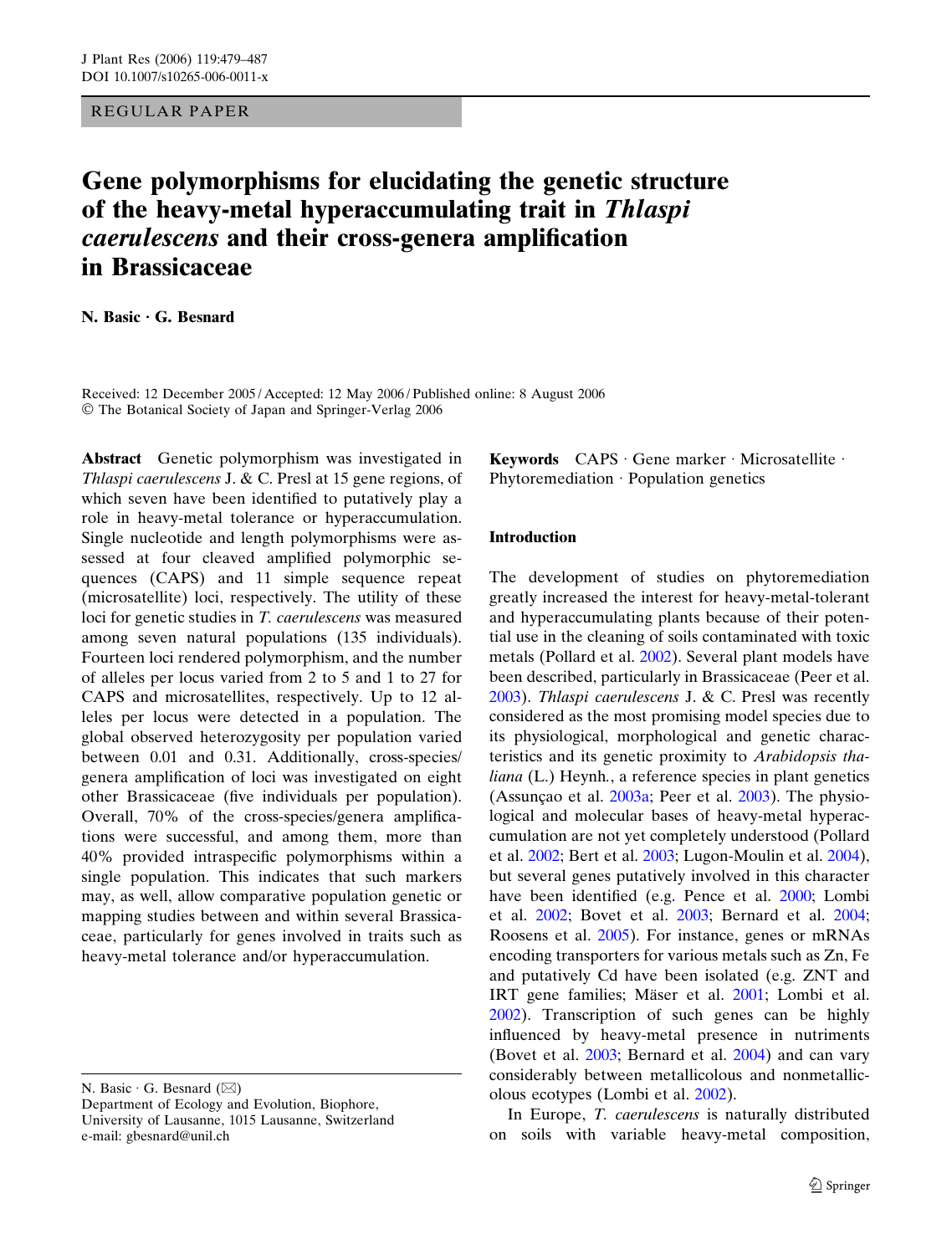particularly for Zn and Cd. Tolerance and hyperaccumulation for these metals was found to be highly variable between populations (Roosens et al. [2003\)](#page-8-0). Isozyme markers have been developed to analyse the systematic, the population genetic structure and the mating system of T. caerulescens (Koch et al. [1998;](#page-8-0) Dubois et al. [2003\)](#page-7-0). These reports, as well as a phylogeographic reconstruction, may bring new insights into the understanding of the evolution of heavy-metal tolerance or hyperaccumulation in T. caerulescens. However, only few markers are currently available. Thus, increasing the number of variable loci is needed for further genomic investigations. Development of such markers defined in genes may be also very useful because they can be genera-transferable and permit the comparison between T. caerulescens and related species (e.g. Kuittinen et al. [2002](#page-8-0)). In addition, markers linked to coding regions, especially to those involved in heavymetal tolerance and hyperaccumulation, should be of particular interest. Those genetic markers could be used to characterise natural populations and analyse how the genetic diversity structure is related to soil characteristics and plant hyperaccumulation efficiencies. This, in turn, would allow the identification of genes under adaptive selection. Indeed, the higher genetic differentiation revealed at markers defined in genes potentially involved in heavy-metal tolerance and/or hyperaccumulation can be interpreted as signatures of natural selection (e.g. Beaumont and Nichols [1996](#page-7-0)). The population structure analysis combining such markers and markers unrelated to metal homeostasis could be used to detect which markers are under selective pressures related to the heavy-metal content of soil or the amount of metal accumulated in plant. Furthermore, polymorphisms in genes putatively involved in heavy-metal tolerance or hyperaccumulation may be investigated on progenies of controlled crosses. Detection of possible cosegregation of the hyperaccumulation trait with known quantitative trait loci (QTLs) would then be possible to test (Assunçao et al. [2003b](#page-7-0), [2006](#page-7-0); Frérot et al. [2003](#page-7-0); Zha et al. [2004](#page-8-0)).

In this context, we developed a set of primers amplifying microsatellite and cleaved amplified polymorphic sequence (CAPS) loci located in several coding genes of T. caerulescens. We focused particularly on genes putatively involved in the heavy-metal responses. These markers were then used to characterise seven populations of T. caerulescens. Furthermore, the transferability of each gene marker was tested on eight other Brassicaceae species, of which several are related to heavy-metal-tolerant plants.

#### Materials and methods

Plant material and DNA extraction

Individuals of T. caerulescens  $(2n = 2x = 14)$  were prospected on five natural sites in Switzerland: three populations of Jura [coded J1 (West Jura), J8 and J12 (Central Jura)] and two in the Alps (coded A2 and A5). Soil and plant heavy-metal composition have been previously characterised at each site, and significant differences were observed in soil  $HNO<sub>3</sub>$ -extractable and shoot Cd and Zn concentrations (Basic et al. [2006a,](#page-7-0) [b\)](#page-7-0). Between 18 and 21 individuals were sampled in each population. In addition, two metallicolous populations from Ganges (G; France) and Prayon (P; Belgium) differing in their capacity to accumulate Cd (Lombi et al. [2000](#page-8-0); Roosens et al. [2003\)](#page-8-0) were sampled with 20 and 17 individuals per population, respectively. For eight other Brassicaceae species, five individuals were sampled in natural fields in Switzerland: Thlaspi arvense L.  $(2n = 2x = 14)$ , Arabidopsis thaliana (L.) Heynh.  $(2n = 2x = 10)$ , Brassica napus L.  $(2n = 4x = 20)$ , Sinapis arvensis L.  $(2n = 2x = 18)$ , Biscutella laevigata L.  $(2n = 2x = 18)$ , Capsella bursa-pastoris (L.) Medik.  $(2n = 4x = 32),$  Arabis hirsuta (L.) Scop.  $(2n = 4x = 32)$ and *Erophila praecox* (L.) Chev. ( $2n = 4x = 36$ ). These species were chosen to be representative of a large taxonomical range in the Brassicaceae family (Yang et al. [1999;](#page-8-0) Koch et al. [2001](#page-8-0)). We extracted DNA of each individual from 100 mg of leaf using the FastDNA kit (Qbiogene, Inc., Carlsbad, CA, USA).

## Genetic marker development

#### Investigated genes and primer design

We selected accessions of *Thlaspi* available in public DNA databanks (in June 2004). We looked for microsatellite motifs using the findpatterns software (GCG package, http://www.accelrys.com/products/ gcg\_wisconsin\_package/), and when several accessions were available for a gene, substitution variation in the coding sequence (cds) or noncoding sequence [i.e. untrancribed sequence of cDNA (UTR) and intron]. Based on these data, we looked for polymorphism in ten genes: ZNT1, ZNT2, ZNT5, IRT1, IRT2, E2F1, WRKY, AGAMOUS, CP and up1 (Table [1\)](#page-2-0). Primers (Tables [2](#page-2-0), [3\)](#page-3-0) were defined for flanking regions of each region displaying a microsatellite motif (ZNT5, IRT1, WRKY, AGAMOUS, CP, up1) or a substitution leading to restriction-site polymorphism (ZNT1, ZNT2, IRT2, E2F1). When possible, primers were designed in conserved regions (particularly in exons)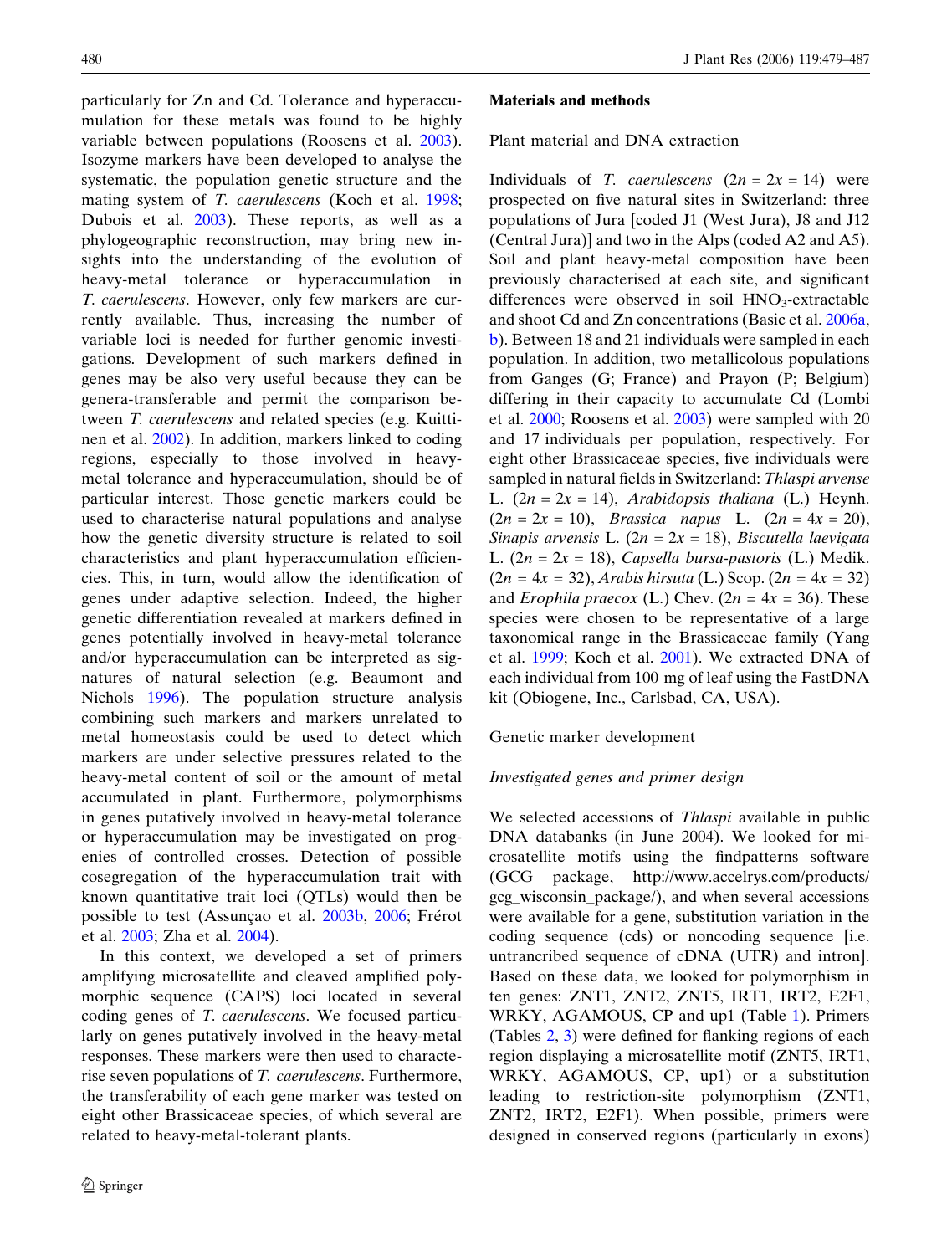| Gene code             | Putative homologous gene<br>in Arabidopsis thaliana<br>and encoded protein | Genomic location<br>in Arabidopsis thaliana |
|-----------------------|----------------------------------------------------------------------------|---------------------------------------------|
| Tc-ZNT1               | $At1g10970 - Zn$ and Cd transporter                                        | $Chr 1 - U95973$                            |
| Tc-ZNT2               | $At1g60960 - Putative Zn transporter$                                      | $Chr 1 - AC018908$                          |
| Tc-ZNT5               | $At1g05300$ – Putative Zn transporter                                      | $Chr 1 - ACO00098$                          |
| $Tc-E2F1$             | $At5g22220 - E2F$ transcription factor-1                                   | $Chr 5 - AL589883$                          |
| Tc-IRT1               | $At4g19690 - Putative Fe(II) transporter-1$                                | $Chr 4 - AL024486$                          |
| Tc-IRT2               | $At4g19680 - Putative Fe(II) transporter-2$                                | $Chr 4 - AL024486$                          |
| <b>Tc-WRKY</b>        | At4g31550 – WRKY transcription factor                                      | $Chr 4 - AL080283$                          |
| <b>Tc-AGAMOUS</b>     | At4g18960 - Floral homeotic protein AGAMOUS                                | $Chr 4 - AL021711$                          |
| $Tc$ -CP              | $At1g30630$ – Putative coatomer protein                                    | $Chr 1 - ACO07060$                          |
| $Tc-up1$              | $At2g47440 - Unknown protein$                                              | $Chr 2 - ACO02535$                          |
| Tc-up2 $(Ap5)^a$      | $At3g01860 - Unknown protein$                                              | $Chr 3 - AC010797$                          |
| Tc-up3 $(Ap6)$        | At1g16500 - Unknown protein                                                | $Chr 1 - ACO06341$                          |
| $Tc-NOD (Ap7)$        | $At4g30420$ – Nodulin-like protein                                         | $Chr 4 - AF160182$                          |
| Tc-up4 $(Ap8)$        | $At3g25410 - Unknown protein$                                              | $Chr 3 - AB025639$                          |
| $Tc$ -bHLH (Na10-G10) | $At5g04150 - bHLH$ transcription factor                                    | $Chr 5 - AL391716$                          |

<span id="page-2-0"></span>Table 1 General features of the 15 genomic DNA regions (genes) characterised for sequence polymorphism in the present study

Chr chromosome

<sup>a</sup>Marker code of the homologous locus in *Alliaria* (Durka et al. [2004](#page-7-0)) and *Brassica* (Lowe et al. [2002](#page-8-0)) is given in parentheses

Table 2 Characteristics of cleaved amplified polymorphic sequences (CAPS) loci: Genbank accession numbers, primer pairs used for polymerase chain reaction (PCR) amplification, specific PCR conditions [annealing temperature  $(T_a)$  and MgCl<sub>2</sub> concentration], location of the restriction site (RS) polymorphism, number (N) and size of alleles revealed

| Locus<br>name | Genbank<br>accessions<br>no.                                 | Primer $(5' \rightarrow 3')$                                      | $T_{\rm a}$<br>$(^{\circ}C)$ | MgCl <sub>2</sub><br>(mM) | RS<br>polymorphism<br>location<br>in the gene | N | Allele size<br>(bp)                                                                                                                           |
|---------------|--------------------------------------------------------------|-------------------------------------------------------------------|------------------------------|---------------------------|-----------------------------------------------|---|-----------------------------------------------------------------------------------------------------------------------------------------------|
| Tc-ZNT1       | AF133267,<br>AF275751,<br>AJ313521,<br>AJ746204,<br>AM162547 | f. TTCGTGCTCATGCAGCTCAC<br>r. Hex-GACACAATCCCAAGCTCC              | 60                           | 1.5                       | Intron – $Pagla$                              | 5 | $251 \rightarrow 251$<br>$252 \rightarrow 252$<br>$252 \rightarrow 142$<br>$+110$<br>$253 \rightarrow 253$<br>$255 \rightarrow 145$<br>$+110$ |
| Tc-ZNT2       | AF275752,<br>AF292370,<br>AJ538346                           | f. TTACCGGAGTTTCCTTGGAAG<br>r. CAGAATGAGTAGTAGCTTCCC              | 57                           | 3                         | $CDS - HpaII$                                 | 2 | $141 \rightarrow 141$<br>$141 \rightarrow 105$                                                                                                |
| $Tc-E2F1$     | AJ746205,<br>AJ746206                                        | f. CCAGCCGCGGATCTGCCTTC <sup>b</sup><br>r. GGATGATACTGCCGCTTCGAAG | 53                           | 1.5                       | 5' UTR – $TaqI$                               | 2 | $+36$<br>$205 \rightarrow 187$<br>$+18$<br>$205 \rightarrow 167$<br>$+20+18$                                                                  |
| Tc-IRT2       | AJ746209,<br>AJ746210                                        | f. CATGGTGTTGTGCTAGCAAC<br>r. Fam-GAGATAGTCCAATGACCACAG           | 53                           | 1.5                       | Intron – $MseI$                               | 3 | $231 \rightarrow 94 + 5$<br>$+19+113$<br>$231 \rightarrow 99$<br>$+19+113$<br>$231 \rightarrow 118 + 113$                                     |

<sup>a</sup>The restriction enzyme used to reveal polymorphism (nucleotide substitution) is indicated

 $b$ Bold nucleotide indicates a nucleotide change comparatively to the reference Accession (C  $\rightarrow$  T) to create an absence/presence polymorphism of a TaqI restriction site

between Thlaspi and Arabidopsis to allow for a better cross-genera amplification of markers in Brassicaceae (Kuittinen et al. [2002\)](#page-8-0). Seven of these genes (i.e. IRT1, IRT2, E2F1, WRKY, ZNT1, ZNT2 and ZNT5) were considered to be putatively implicated in the heavymetal hyperaccumulation and tolerance responses (ZNT1, ZNT2 and ZNT5: Pence et al. [2000](#page-8-0); IRT1 and IRT2: Lombi et al. [2002;](#page-8-0) E2F1: N.S. Pence and L.V. Kochian, unpublished results; WRKY: Susuki et al. [2001](#page-8-0)).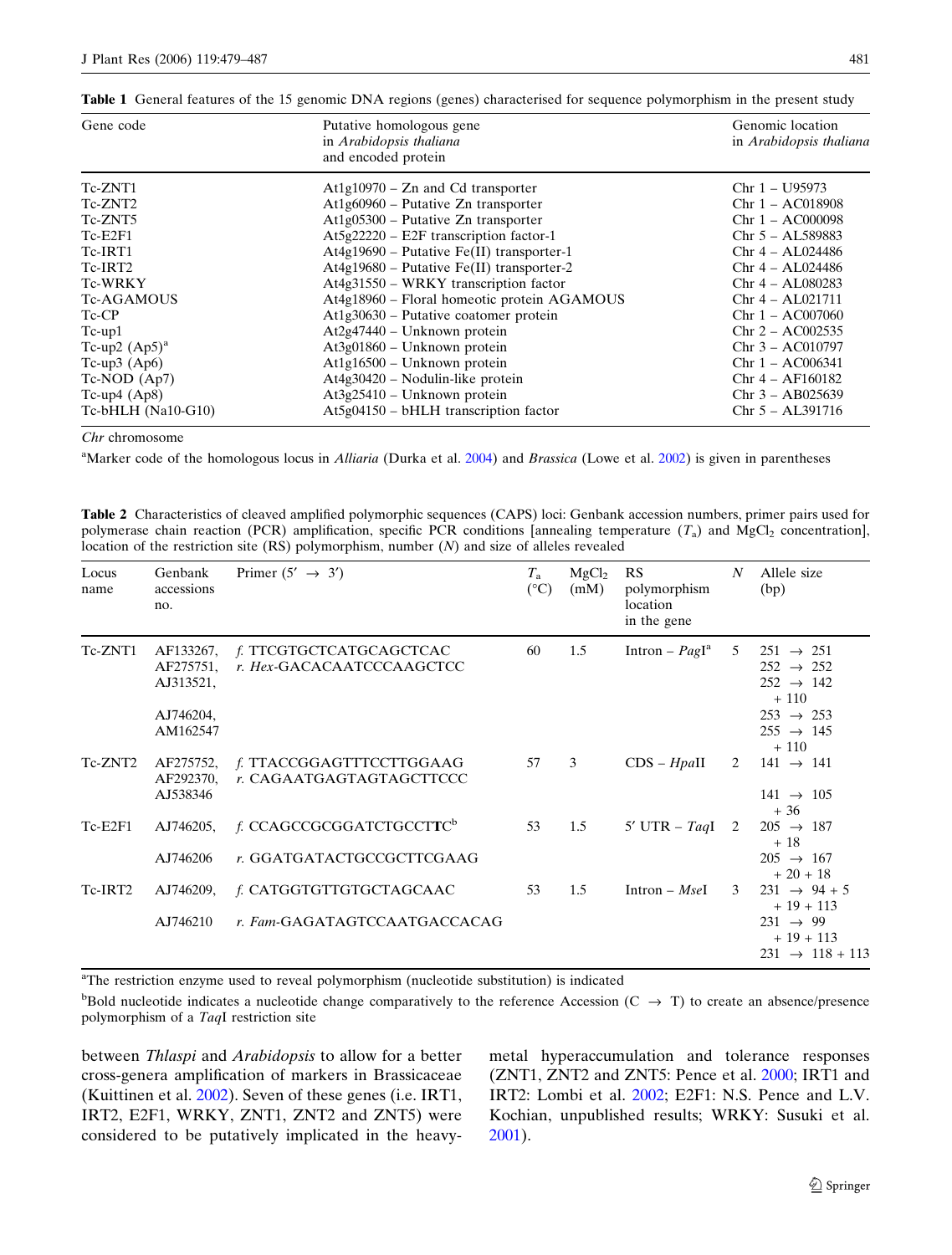| Locus name        | GenBank<br>accessions<br>no. | Primer $(5' \rightarrow 3')$                                  | $T_{\rm a}$<br>$(^{\circ}C)$ | MgCl <sub>2</sub><br>(mM) | Microsatellite<br>location<br>in the gene and<br>repeated motif | N              | Allele<br>size<br>(bp) |
|-------------------|------------------------------|---------------------------------------------------------------|------------------------------|---------------------------|-----------------------------------------------------------------|----------------|------------------------|
| Tc-ZNT5           | AF292029                     | f. AATCACACAAAACGTTAAGCTC<br>r. Hex-AAGGTATGGCGGCGATCTTG      | 53                           | 1.5                       | 5' UTR $-$ (CTT) <sub>4</sub><br>$CAT (CT)_{5}$                 | 1.             | 157                    |
| Tc-IRT1           | AJ746208                     | f. CTTGCGATATCGAGTCATTGC<br>r. Fam-TCCAATGACCACAGAGTGAAC      | 53                           | 1.5                       | Intron $- (AT)_{11}$                                            | 10             | 173–195                |
| <b>Tc-WRKY</b>    | AJ746211                     | f. TTCTCCGGAAAAGTCTCCGG<br>r. Fam-CTCACGGTTCTCTTCATCCG        | 50                           | 2.5                       | Intron – $(T)_8$ - $(A)_8$                                      | -5             | 438-441,<br>672        |
| <b>Tc-AGAMOUS</b> | AY253254,<br>AY253266        | f. Hex-CCTCCATTGTTGTTAATGTCTG<br>r. TACTCTCACTTACCATCACATG    | 53                           | 1.5                       | $Intron$ –<br>$(TC)_{5}TT(TC)_{4}$                              | $\mathfrak{D}$ | 142-144                |
| Tc-CP             | AJ746244                     | f. TTTGGAGTTAGACACGGATCTG<br>r. Hex- GTTGATCGCAGCTTGATAAGC    | 53                           | 1.5                       | 5' UTR $-$ (GAA) <sub>7</sub>                                   | 5.             | $151 - 164$            |
| $Tc-up1$          | AJ746212                     | f. Fam-TGCTCTGTTTCTCTCCACATTC<br>r. TTCCTTGCTTCTTCTCTTCCA     | 53                           | 1.5                       | 5' UTR – $(CA)_{5}$<br>$(CT)_8CA (CT)_4$                        | 8              | $132 - 170$            |
| $Tc-up2$          | AJ746213                     | f. Hex-TGAGAAGAGGAGACACAGGAAC<br>r. CACTTACCAAATCGAAAACTGCTCC | 53                           | 1.5                       | Intron – $(AG)_5$ -<br>$(AG)6$ - $(GA)5$                        | 3              | 234-244                |
| $Tc-up3$          | AJ746214                     | f. Hex-GAGGAGATCGCGAGTCATGAG<br>r. CTGCCTAACGTACCGCATAACTG    | 53                           | 5                         | 5' UTR $-$ (CT) <sub>10</sub>                                   | 22             | 172-288                |
| Tc-NOD            | AJ746215                     | f. AAGTACGTGTACGCCAACCG<br>r. Fam-TGTACTCCTCTAACTTCCCC        | 53                           | 5.5                       | 5' UTR $-$ (TC) <sub>11</sub>                                   | 27             | 216-312                |
| $Tc-up4$          | AJ746216                     | f. Fam-GTTTTGTCCGCTTTGCTTCC<br>r. GCCATAGACTTTCTCATTGATTC     | 53                           | 1.5                       | Intron – $(CT)_{13}$                                            | 8              | $255 - 266$            |
| Tc-bHLH           | AJ746217                     | f. CTTGGAAACATTGGTGTTAAGG<br>r. Fam-GATTCCATCTCAAATCCGGTC     | 53                           | 1.5                       | Intron $ (TC)_6$                                                | 4              | 144–150                |

<span id="page-3-0"></span>Table 3 Characteristics of microsatellite loci: GenBank accession numbers, primer pairs used for polymerase chain reaction (PCR) amplification, specific PCR conditions (annealing temperature  $(T_a)$  and MgCl<sub>2</sub> concentration), location of the microsatellite polymorphism, number (N) and size range of alleles revealed

Additionally, microsatellite loci isolated from Brassicaceae genera related to Thlaspi [Brassica spp. (Lowe et al.  $2002$ ) and *Alliaria petiolata* (Durka et al. [2004\)](#page-7-0)] were recently available in public databanks. Gene sequences homologous to 14 (74%) of these loci were identified in A. thaliana using the BlastN software (http://www. ncbi.nlm.nih.gov): Ni2B01, Ni2-C12, Ni2- E04, Na10-B10, Na10-F06, Na10-G10, O109-A03 and O109-A06 from Brassica (Lowe et al. [2002\)](#page-8-0) and Ap1, Ap3, Ap5, Ap6, Ap7 and Ap8 from Alliaria (Durka et al. [2004](#page-7-0)). Degenerated microsatellite motifs, containing at least five successive repeated dinucleotide motifs, were found again in Arabidopsis for loci Ap1, Ap5, Ap6, Ap7 and Ap8 (data not shown) whereas none was found at the nine other loci. Dinucleotide repeats were always located in untranscribed gene regions (intron or UTR). Conserved sequences between Alliaria or Brassica and Arabidopsis for flanking regions (particularly in exons) of untranscribed gene regions were detected for loci Ap5, Ap6, Ap7, Ap8, Ni2- E04 and Na10-G10. Specific primers were designed in these regions (Tables [1,](#page-2-0) 3). They were then used in polymerase chain reaction (PCR) amplification (see below for the PCR protocol) and direct sequencing of homologous loci in one individual of T. caerulescens (sequence accessions AJ746213 to AJ746217 and

AJ746248). Dinucleotide motifs were detected in five of the six investigated loci in T. caerulescens: Ap5, Ap6, Ap7 Ap8, and Na10-G10. These five loci were renamed Tc-up2, Tc-up3, Tc-NOD, Tc-up4 and Tc-bHLH, respectively (Table [1\)](#page-2-0).

To summarise, 14 of the 15 investigated loci are located in untranscribed spacers (e.g. intron or UTR) of genes. Only the restriction site polymorphism at the Tc-ZNT2 locus is directly located in the coding sequence but is due to a synonymous substitution that consequently may not be directly under selection. Additionally, each of the 15 studied genes displays a high sequence identity with one expressed single-copy gene in the *Arabidopsis* genome (Table [1](#page-2-0)).

# PCR protocol and polymorphism detection

For the PCR amplification of each locus, reaction mixtures contained 50 ng of DNA template,  $1 \times$  reaction buffer, 0.2 mM dNTPs, 1.5 mM  $MgCl<sub>2</sub>$ , 0.2 µM of each oligonucleotide primer (one 5' labelled with a fluorochrome; Applied Biosystems; Tables [2](#page-2-0), 3) and 0.75 U of DNA polymerase (Qbiogene) in a total volume of 25 µl. Reaction mixtures were incubated in a thermocycler (T1, Biometra) firstly for 4 min at  $94^{\circ}$ C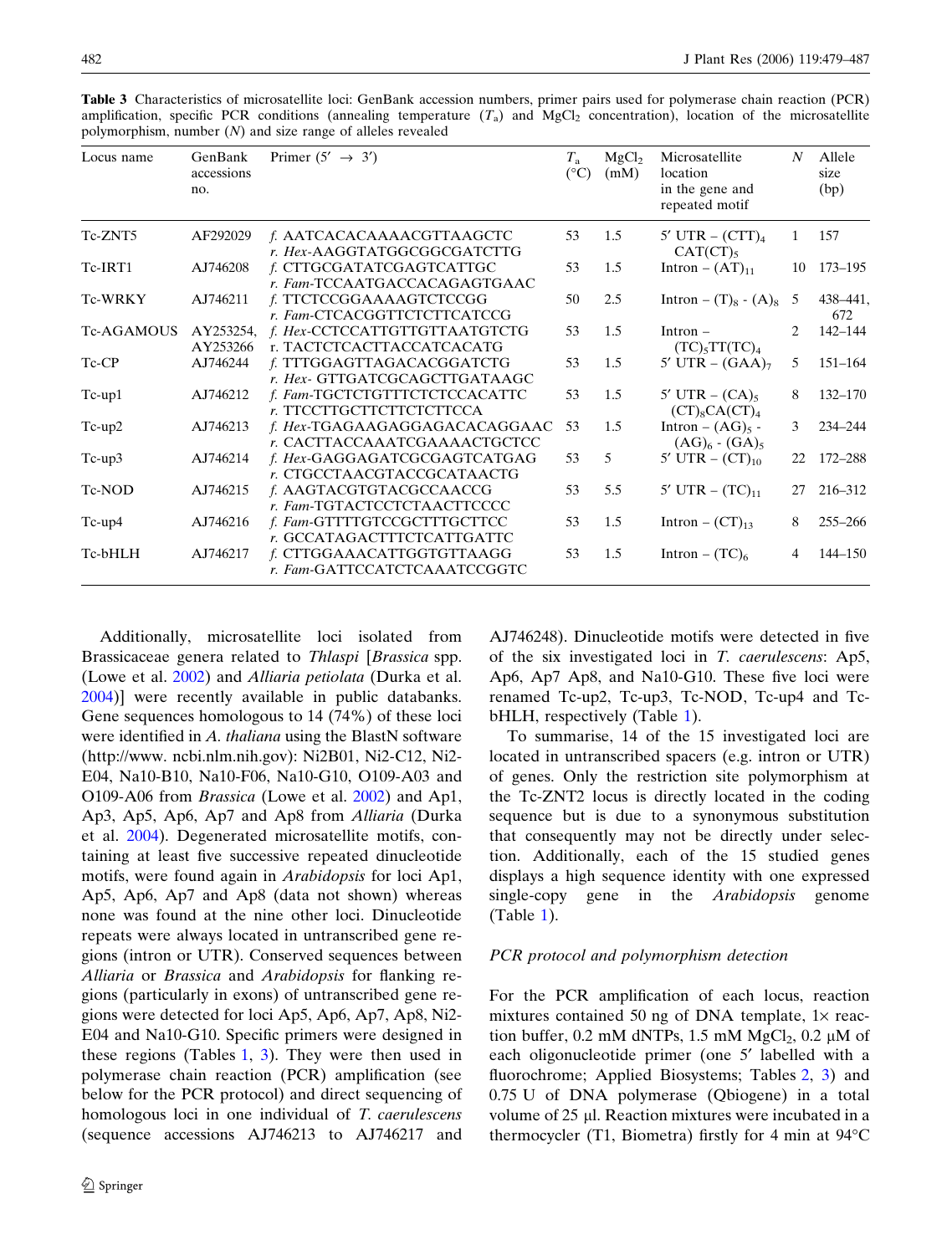and then for 36 cycles consisting of 45 s at  $94^{\circ}$ C, 45 s at the defined annealing temperature (Tables [2](#page-2-0), [3\)](#page-3-0) and 1 min at 72 °C. The last cycle was followed by a 10 min extension at 72°C. For microsatellite loci, electrophoresis of PCR products was directly carried out on a denaturing 5% polyacrylamide gel using an automated sequencer (ABI 377; Applied Biosystems). For loci Tc-E2F1, Tc-ZNT1, Tc-ZNT2 and Tc-IRT2, PCR products were digested with a specific restriction enzyme (Table [2](#page-2-0)) to reveal CAPS. Restriction fragments were electrophoresed either on a 2.8% agarose gel and visualised by ethidium bromide staining (loci Tc-E2F1 and Tc-ZNT2) or on a denaturing 5% polyacrylamide gel, as previously described (loci Tc-IRT2 and Tc-ZNT1). The size of DNA fragments was estimated against the 100-bp ladder (Gibco-BRL) or the 500 ROX size standard (Applied Biosystems) on agarose and acrylamide gels, respectively.

#### Data analysis

For T. caerulescens populations, alleles were scored for each individual. Expected  $(H_e)$  and observed  $(H_o)$ heterozygosities were calculated and compared at each locus, and the fixation index within each population  $(F_{is})$  across all loci was obtained with the GENETIX software (version 4.03; Belkhir et al. [2004](#page-7-0)). A test of the significance of association between genotypes at pairs of loci across all populations was performed with the FSTAT software (version 2.9.3, Goudet [2001\)](#page-8-0). The excess of homozygotes at each locus and for each population was analysed with the MICRO-CHECKER software (Van Oosterhout et al. [2004](#page-8-0)). When an excess of homozygotes was observed, a null allele estimator for nonequilibrium populations was used to estimate null allele frequencies (Van Oosterhout et al. [2006](#page-8-0)). As the algorithm requires preliminary and independent estimate of fixation index  $(F_{is})$ , two  $F_{is}$  were used, 0.36 and 0.64, corresponding respectively to fixation indices found on allozymes in metalliferous (from France and Belgium) and nonmetalliferous (from France and Luxembourg) T. caerulescens populations (Dubois et al. [2003](#page-7-0)).

### Results and discussion

#### Polymorphic loci in T. caerulescens

Polymorphism was found in different populations of T. caerulescens at 14 of the 15 loci (Tables [2](#page-2-0), [3](#page-3-0), [4\)](#page-5-0). Locus Tc-ZNT5 was the only one to show no variation between populations (Table [3](#page-3-0)). The number of alleles at CAPS and microsatellite loci varied from 2 to 5 and 1 to 27, respectively. Length-mutational events were revealed at ten microsatellite loci plus the Tc-ZNT1 locus. Polymorphism in genes putatively involved in the variable capacities of Cd hyperaccumulation was revealed, particularly at loci Tc-IRT1, Tc-IRT2, Tc-ZNT1 and Tc-ZNT2 (Lasat et al. [2000](#page-8-0); Pence et al. [2000](#page-8-0); Lombi et al. [2002;](#page-8-0) Bert et al. [2003\)](#page-7-0). Furthermore, the locus pair Tc-E2F1 and Tc-AGAMOUS as well as Tc-IRT1 and Tc-IRT2 presented a significant genotypic linkage disequilibrium ( $P < 0.05$ ). Linkage disequilibrium could be due to a physical linkage between loci. For example, the genes IRT1 and IRT2 are tightly linked in the Arabidopsis genome (chromosome 4; GenBank accession AL024486), and the genotypic linkage disequilibrium between these loci may indicate that this is also the case in T. caerulescens. But other factors could, as well, lead to the linkage disequilibrium observed, including inbreeding, population admixture or selection (Flint-Garcia et al. [2003](#page-7-0); Gupta et al. [2005](#page-8-0)).

# Intrapopulation gene polymorphism in T. caerulescens

The number of alleles per population  $(N)$ , expected  $(H_e)$ , observed  $(H_o)$  heterozygosities and fixation indices  $(F_{is})$  within populations are shown in Table [4.](#page-5-0) We detected up to 12 alleles for two loci in a population (Tc-up3 and Tc-NOD in Ganges; Table [4](#page-5-0)). The genetic diversity of T. caerulescens populations varied between 0.31 (Ganges) and 0.17 (J8) whereas A2 was nearly fixed (0.01). The  $H_0$  was, in general, lower than  $H_e$ . Populations may depart from expected Hardy– Weinberg proportions as a result of local breeding structure or admixture. The  $F_{\text{is}}$  values for the Swiss populations was comprised between 0.33 (A5, J12) and 0.44 (J8; Table [4\)](#page-5-0). Interestingly, the fixation index of Prayon obtained with the variable loci of the present study  $(F_{is} = 0.42)$  was close to the one reported with isozyme markers ( $F_{\text{is}} = 0.51$ ; Dubois et al. [2003\)](#page-7-0). In contrast, the lowest fixation index was found for Ganges ( $F_{\text{is}} = 0.15$ ). The failure of amplification of particular alleles (i.e. null alleles) resulting from polymorphism on PCR priming site or an absence of large-allele amplification (large allele dropout) can also explain lower  $H_0$  than expected. Among the developed loci, Tc-ZNT1, Tc-ZNT2, Tc-IRT1, Tc-IRT2, Tc-up1, Tc-up3, Tc-NOD and Tc-up4 presented a significant excess in homozygotes in some populations (Table [4\)](#page-5-0). However, when considering an inbreeding coefficient of 0.64, no loci showed a significant signal of null alleles (Table [5\)](#page-6-0).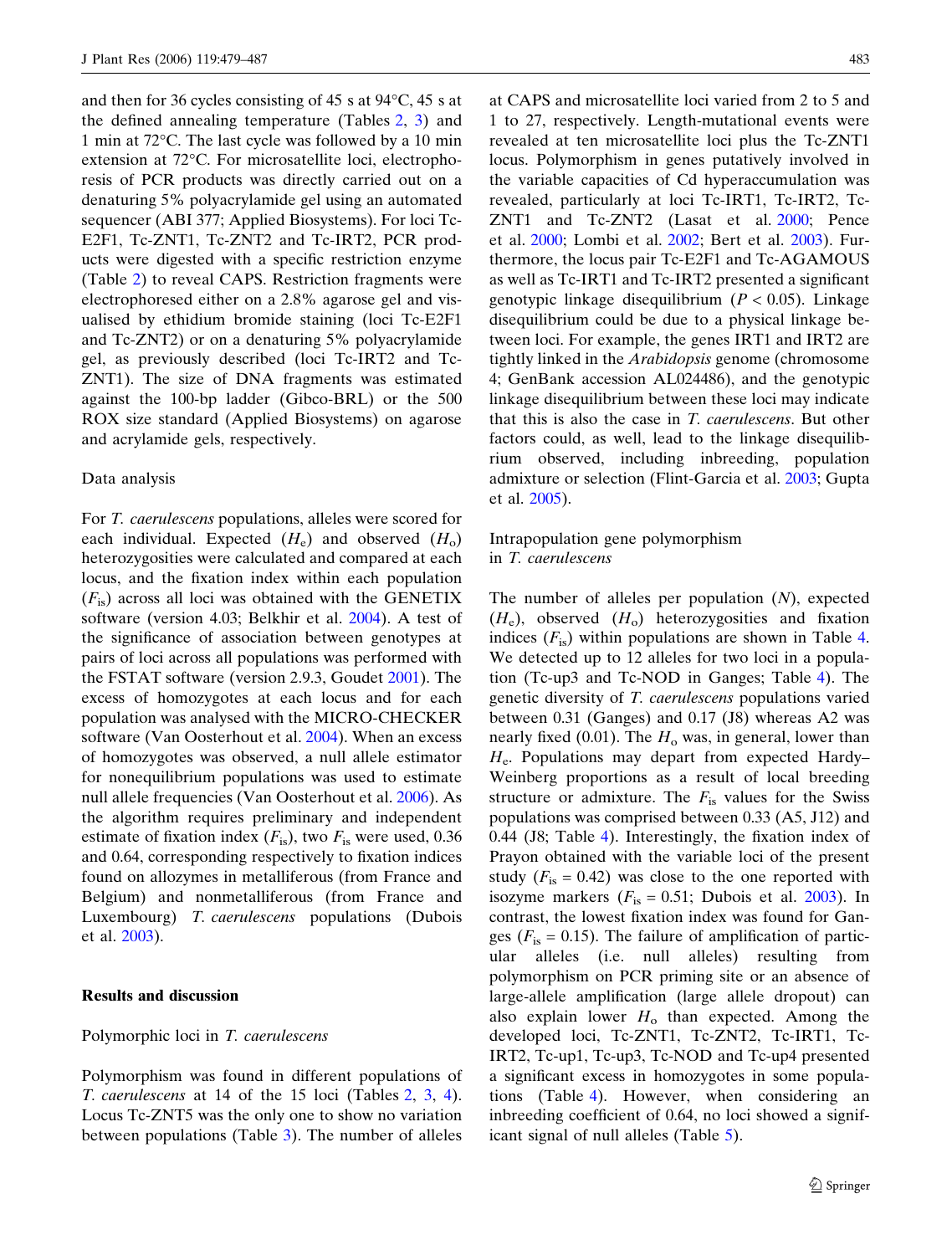<span id="page-5-0"></span>

|                                                                                                                                                                                                                                                                                                    | Tc-ZNT1<br>Population    | Tc-ZNT2                        | Tc-E2F1       | Tc-IRT1                  | Tc-IRT2                                            | Tc-WRKY                                          | Tc-AGAMOUS                                       | $Tc$ -CP                                         | Tc-up1                                           | Tc-up2                                                | Tc-up3                                                    | Tc-NOD                                                    | Tc-up4                                             | Тс-ЫН.Н                                          | Total                                                  |
|----------------------------------------------------------------------------------------------------------------------------------------------------------------------------------------------------------------------------------------------------------------------------------------------------|--------------------------|--------------------------------|---------------|--------------------------|----------------------------------------------------|--------------------------------------------------|--------------------------------------------------|--------------------------------------------------|--------------------------------------------------|-------------------------------------------------------|-----------------------------------------------------------|-----------------------------------------------------------|----------------------------------------------------|--------------------------------------------------|--------------------------------------------------------|
| $\Box$                                                                                                                                                                                                                                                                                             |                          |                                |               |                          |                                                    |                                                  |                                                  |                                                  |                                                  |                                                       |                                                           |                                                           |                                                    |                                                  |                                                        |
|                                                                                                                                                                                                                                                                                                    |                          |                                |               |                          |                                                    |                                                  |                                                  |                                                  |                                                  |                                                       |                                                           |                                                           |                                                    |                                                  |                                                        |
| $\gtrsim H_{\rm e}$                                                                                                                                                                                                                                                                                | 0.62                     | 0.48                           |               | 0.64                     | $\begin{array}{c} 2 \\ 0.48 \\ 0.15^a \end{array}$ | $\begin{array}{c} 2 & 38 \\ 0 & 30 \end{array}$  | $-1$                                             | $\leftarrow + + +$                               | $241$<br>$0.41$<br>$0.25$                        | $\begin{array}{c} 2 \\ 0.30 \\ 0.30 \end{array}$      | $\begin{array}{c} 2 \\ 0.51 \\ 0.50 \end{array}$          | $\frac{5}{0.71}$                                          |                                                    | $\leftarrow$ 1 1                                 |                                                        |
|                                                                                                                                                                                                                                                                                                    | $0.60\,$                 | $0.11^{a}$                     |               | 0.40 <sup>a</sup>        |                                                    |                                                  |                                                  |                                                  |                                                  |                                                       |                                                           |                                                           |                                                    |                                                  | $\begin{array}{c} 0.34 \\ 0.21 \\ 0.40*** \end{array}$ |
|                                                                                                                                                                                                                                                                                                    |                          |                                |               |                          |                                                    |                                                  |                                                  |                                                  |                                                  |                                                       |                                                           |                                                           |                                                    |                                                  |                                                        |
|                                                                                                                                                                                                                                                                                                    |                          | $\mathcal{L}$                  | $\mathcal{L}$ |                          |                                                    |                                                  |                                                  |                                                  |                                                  |                                                       |                                                           |                                                           |                                                    |                                                  |                                                        |
|                                                                                                                                                                                                                                                                                                    | 0.19<br>0.22             | $0.05^{a}$<br>0.21             | 0.35<br>0.41  | 0.18<br>0.10             | $\begin{array}{c} 2 \\ 0.09 \\ 0.00^a \end{array}$ | $-1$                                             | $234$<br>$0.34$                                  | $\leftarrow 1 - 1$                               | $40.71$<br>0.48 <sup>a</sup>                     | $2\frac{14}{0.14}$                                    | $3.53$<br>$0.53$                                          | $80.72$<br>0.72                                           | $2.49$<br>$0.49$ <sup>a</sup>                      | $\begin{array}{c} 2 \\ 0.09 \\ 0.10 \end{array}$ | $\begin{array}{c} 0.30 \\ 0.17 \\ 0.44*** \end{array}$ |
|                                                                                                                                                                                                                                                                                                    |                          |                                |               |                          |                                                    |                                                  |                                                  |                                                  |                                                  |                                                       |                                                           |                                                           |                                                    |                                                  |                                                        |
|                                                                                                                                                                                                                                                                                                    |                          | 2.49                           |               |                          |                                                    |                                                  |                                                  | $-1$                                             |                                                  |                                                       |                                                           |                                                           |                                                    |                                                  |                                                        |
|                                                                                                                                                                                                                                                                                                    | 0.59                     |                                |               | 0.38                     |                                                    |                                                  | $\begin{array}{c} 2 \\ 0.32 \\ 0.28 \end{array}$ |                                                  | 380.39                                           | $\begin{array}{c} 3 \\ 0.39 \\ 0.17 \end{array}$      | 30.22                                                     | $\begin{array}{c} 2 \\ 0.36 \\ 0.33 \end{array}$          | $3.34$<br>$0.24$                                   | $-1$                                             |                                                        |
| $\texttt{H}_{\texttt{K}^{\texttt{in}}\boxtimes} \times \texttt{H}_{\texttt{K}}^{\texttt{in}} \texttt{H}_{\texttt{K}}^{\texttt{in}} \texttt{H}_{\texttt{K}}^{\texttt{in}} \times \texttt{H}_{\texttt{K}}^{\texttt{in}} \texttt{H}_{\texttt{K}}^{\texttt{in}} \texttt{H}_{\texttt{K}}^{\texttt{in}}$ | $0.28^{a}$               | 0.41                           |               | 0.33                     | $-11$ $-11$ $-100$<br>$-11$ $-11$ $-121$           |                                                  |                                                  |                                                  |                                                  |                                                       |                                                           |                                                           |                                                    |                                                  | $\frac{0.28}{0.19}$<br>0.19                            |
|                                                                                                                                                                                                                                                                                                    |                          |                                |               |                          |                                                    |                                                  |                                                  |                                                  |                                                  |                                                       |                                                           |                                                           |                                                    |                                                  |                                                        |
|                                                                                                                                                                                                                                                                                                    |                          |                                |               |                          |                                                    | $\overline{\phantom{0}}$                         |                                                  |                                                  |                                                  |                                                       |                                                           |                                                           |                                                    |                                                  |                                                        |
|                                                                                                                                                                                                                                                                                                    | $\mathbf{I}$<br>- 1      | $\mathbf{I}$<br>$\overline{1}$ |               |                          |                                                    | $-1$                                             | $-1$                                             | $-1$ $1$                                         | $\begin{array}{c} 2 \\ 0.05 \\ 0.05 \end{array}$ | $\begin{array}{c} 2 & 0.05 \\ 0.05 & 0.0 \end{array}$ | $\begin{smallmatrix} 2 \\ 0.10 \\ 0.00 \end{smallmatrix}$ | $\begin{smallmatrix} 2 \\ 0.10 \\ 0.10 \end{smallmatrix}$ | $\leftarrow$ 1 $\pm$ 1                             | $     -$                                         |                                                        |
| $\mathop \mathrm{H}^{\circ} \mathop \mathrm{H}^{\circ} \mathop \mathrm{H}^{\circ} \mathop \mathrm{H}^{\circ} \mathop \mathrm{H}^{\circ} \mathop \mathrm{H}^{\circ} \mathop \mathrm{H}^{\circ} \mathop \mathrm{H}^{\circ}$                                                                          |                          |                                |               |                          |                                                    |                                                  |                                                  |                                                  |                                                  |                                                       |                                                           |                                                           |                                                    |                                                  | $\begin{array}{c} 0.02 \\ 0.01 \\ 0.33^* \end{array}$  |
|                                                                                                                                                                                                                                                                                                    |                          |                                |               |                          |                                                    |                                                  |                                                  |                                                  |                                                  |                                                       |                                                           |                                                           |                                                    | $\rightarrow$ $\rightarrow$ $\rightarrow$        |                                                        |
|                                                                                                                                                                                                                                                                                                    | $\mathbf{I}$             | 0.43                           | $\mathbf{I}$  | 0.53                     |                                                    | $-1$ 1                                           | $\frac{2}{0.19}$                                 | $-1$ $+$                                         |                                                  |                                                       | $\begin{array}{c} 2 \\ 0.31 \\ 0.21 \end{array}$          |                                                           | $30.57$<br>$0.57$                                  |                                                  |                                                        |
|                                                                                                                                                                                                                                                                                                    | - 1                      | 0.47                           |               | 0.37                     |                                                    |                                                  |                                                  |                                                  |                                                  | $\frac{25}{25}$                                       |                                                           | $40.47$<br>0.62                                           |                                                    |                                                  | $\frac{0.26}{0.18}$<br>0.18                            |
|                                                                                                                                                                                                                                                                                                    |                          |                                |               |                          |                                                    |                                                  |                                                  |                                                  |                                                  |                                                       |                                                           |                                                           |                                                    |                                                  |                                                        |
|                                                                                                                                                                                                                                                                                                    |                          |                                |               |                          |                                                    |                                                  |                                                  |                                                  |                                                  |                                                       |                                                           |                                                           |                                                    |                                                  |                                                        |
|                                                                                                                                                                                                                                                                                                    | 64.0                     |                                |               | 0.39                     |                                                    | $\begin{array}{c} 2 \\ 0.06 \\ 0.06 \end{array}$ | $-1$                                             | $\begin{array}{c} 2 \\ 0.50 \\ 0.35 \end{array}$ | $\begin{array}{c} 2 \\ 0.43 \\ 0.24 \end{array}$ | $\begin{array}{c} 2 \\ 0.34 \\ 0.18 \end{array}$      | $60.77$<br>0.50                                           | $7\frac{39}{0.29}$                                        | $\begin{array}{c} 4 \\ 0.67 \\ 0.08^a \end{array}$ | $\begin{array}{c} 3 \\ 0.59 \\ 0.33 \end{array}$ |                                                        |
| $\gtrsim \mathop{\mathrm{H}}\nolimits^{\mathrm{c}}\mathop{\mathrm{H}}\nolimits^{\mathrm{c}}$                                                                                                                                                                                                       | 0.29                     | H                              |               | 0.35                     |                                                    |                                                  |                                                  |                                                  |                                                  |                                                       |                                                           |                                                           |                                                    |                                                  | $\begin{array}{c} 0.35 \\ 0.21 \\ 0.42*** \end{array}$ |
|                                                                                                                                                                                                                                                                                                    |                          |                                |               |                          |                                                    |                                                  |                                                  |                                                  |                                                  |                                                       |                                                           |                                                           |                                                    |                                                  |                                                        |
| $\geq$                                                                                                                                                                                                                                                                                             | $\overline{\mathcal{C}}$ |                                |               |                          |                                                    | $334$<br>$0.30$                                  | $-1$                                             | 40.30                                            | $\begin{array}{c} 5 \\ 0.67 \\ 0.35 \end{array}$ | $\begin{array}{c} 2.88 \\ 0.30 \end{array}$           | $\begin{array}{c} 12 \\ 0.93 \\ 0.91 \end{array}$         | $\frac{12}{0.90}$                                         | $\begin{array}{c} 5 \\ 0.57 \\ 0.57 \end{array}$   |                                                  |                                                        |
| $H_{\rm e}$                                                                                                                                                                                                                                                                                        | 0.10                     |                                |               | $\overline{\phantom{a}}$ |                                                    |                                                  |                                                  |                                                  |                                                  |                                                       |                                                           |                                                           |                                                    |                                                  |                                                        |
| $H_{\rm o}$<br>$F_{\rm is}$                                                                                                                                                                                                                                                                        | 0.10                     |                                |               |                          |                                                    |                                                  |                                                  |                                                  |                                                  |                                                       |                                                           |                                                           |                                                    |                                                  | $\frac{0.36}{0.31}$<br>0.15***                         |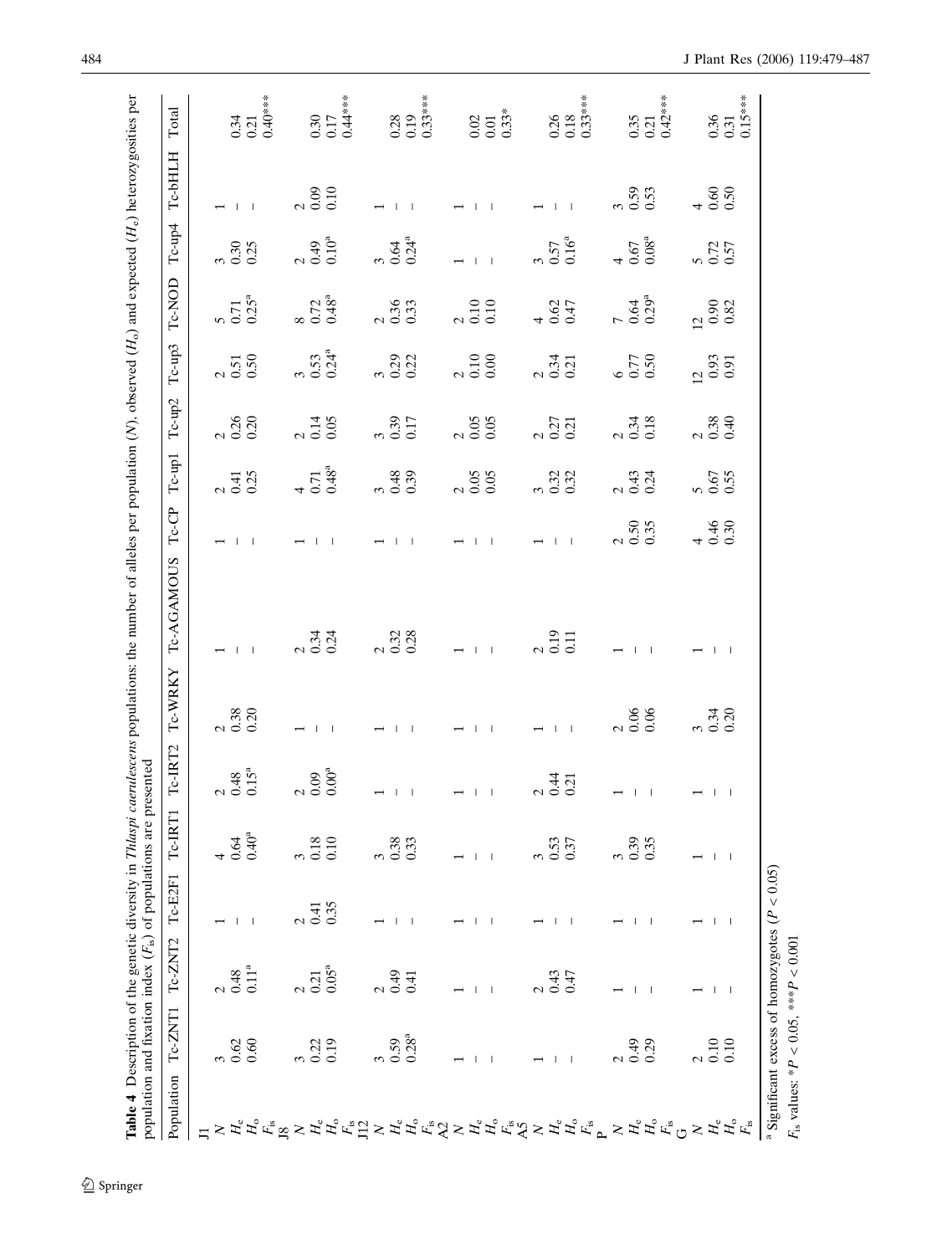<span id="page-6-0"></span>Table 5 Null allele frequencies estimated according to Van Oosterhout et al. [\(2006](#page-8-0)) for each locus presenting a significant excess of homozygotes per population. Two fixation indices previously calculated for metallicolous ( $F_{\text{is}}^{\text{M}} = 0.36$ ) and nonmetallicolous  $(F_{\text{is}}^{\text{NM}} = 0.64)$  Thlaspi caerulescens populations were used for simulations (Dubois et al. [2003](#page-7-0))

| Population                                                                                           | Tc-ZNT1 | Tc-ZNT2 | Tc-IRT1 | Tc-IRT2 | Tc-up1 | Tc-up3 | Tc-NOD | Tc-up4 |
|------------------------------------------------------------------------------------------------------|---------|---------|---------|---------|--------|--------|--------|--------|
| $\ensuremath{\text{J1}}$                                                                             |         |         |         |         |        |        |        |        |
| $F_{\rm is}^{\rm M}$ $F_{\rm is}^{\rm NM}$                                                           |         | 0.191   |         | 0.177   |        |        | 0.273  |        |
|                                                                                                      |         |         |         |         |        |        |        |        |
|                                                                                                      |         |         |         |         |        |        |        |        |
|                                                                                                      |         | 0.096   |         | 0.035   |        | 0.146  |        | 0.197  |
| $\begin{array}{c} {\rm J8}\\ F_{\rm is}^{\rm M}\\ F_{\rm is}^{\rm NM} \end{array}$                   |         |         |         |         |        |        |        |        |
|                                                                                                      |         |         |         |         |        |        |        |        |
|                                                                                                      | 0.221   |         |         |         |        |        |        | 0.262  |
| $J12 \nF_{\rm is}^{\rm M}$<br>$F_{\rm is}^{\rm NM}$<br>$K_{\rm is}^{\rm M}$<br>$F_{\rm is}^{\rm NM}$ |         |         |         |         |        |        |        |        |
|                                                                                                      |         |         |         |         |        |        |        |        |
|                                                                                                      |         |         |         |         |        |        |        | 0.186  |
|                                                                                                      |         |         |         |         |        |        |        |        |
| $\mathbf{P}$                                                                                         |         |         |         |         |        |        |        |        |
| $F_{\rm is}^{\rm M}$ $F_{\rm is}^{\rm NM}$                                                           |         |         |         |         |        |        | 0.251  | 0.324  |
|                                                                                                      |         |         |         |         |        |        |        |        |

– means that the assessed null allele frequency is inferior to 1% for the considered  $F_{\rm is}$  value

Table 6 Cross-species/genera amplification of loci in Brassicaceae: size range (in bp) of polymerase chain reaction (PCR) products

| Locus             | TA          | AT          | AH                       | BN          | <b>SA</b>   | EP                       | <b>CBP</b>  | BL                       |
|-------------------|-------------|-------------|--------------------------|-------------|-------------|--------------------------|-------------|--------------------------|
| Tc-ZNT1           | 249         | 370         | 281                      | $241 - 272$ | $247 - 262$ | 257                      | 418-430     |                          |
| Tc-ZNT2           | 139         | 139         |                          | m           |             | m                        | 139         |                          |
| Tc-ZNT5           | 157         | 160         | 154-157                  | 154-157     | 157         | 98                       | 154-157     | 157                      |
| Tc-CP             | 145         | 139-161     | 149                      | 152         | 136-162     | 121                      | 159-185     | 146-159                  |
| Tc-E2F1           | -           | -           | $\overline{\phantom{m}}$ |             |             | $\overline{\phantom{0}}$ | -           | -                        |
| Tc-IRT1           | 166         | 163         | 155                      | 202         | $161 - 226$ | $163 - 164$              | $151 - 153$ | 136                      |
| Tc-IRT2           | 238         | 210         |                          | 234         | $212 - 232$ | 218-234                  | 231         | —                        |
| <b>Tc-WRKY</b>    | 461         | 412         | 369                      | 440         | 359         | 440                      | 440         | 325                      |
| <b>Tc-AGAMOUS</b> | 141         | 146         | 146-156                  | 135         | 135-139     | 138                      | $162 - 193$ | 127-151                  |
| $Tc-up1$          | 111         |             | 126-127                  |             |             | 107                      |             | -                        |
| $Tc-up2$          | 242         | $234 - 240$ |                          | 218-230     | 233         | 182                      | 271-312     | $\overline{\phantom{0}}$ |
| Tc-up3            | 195         | 184-195     | —                        |             | 176-182     | $\qquad \qquad$          |             |                          |
| Tc-NOD            | $209 - 213$ | 209         |                          |             |             |                          |             |                          |
| $Tc-up4$          | 191         | 191-192     |                          | 186-256     | $352 - 365$ | $\qquad \qquad$          | 256-258     | 244-274                  |
| Tc-bHLH           | 149         | 133         | 135-143                  | 134–238     | 110         | 143                      | 143         | 95–105                   |

Species code: TA Thlaspi arvense, AT Arabidopsis thaliana, AH Arabis hirsuta, BN Brassica napus, SA Sinapis arvensis, EP Erophila praecox, CBP Capsella bursa-pastoris, BL Biscutella laevigata

 $m$  multi-band pattern,  $-$  null or weak amplification

#### Utility of markers in T. caerulescens

We propose to use the present gene markers for specific applications in T. caerulescens. Compared with isozyme markers, which present a limited level of variation (maximum of four alleles; Dubois et al. [2003\)](#page-7-0), use of the present markers will be more suitable to study T. caerulescens natural populations. However, several additional remarks have to be considered for their application in population genetics. First, some of the present markers may correspond to nonneutrally evolving loci, and this would violate population genetics assumptions. Indeed, for such loci, strong

physical linkage between the polymorphism investigated and mutations under selection may result in ''hitchhiking'' effects (Gupta et al. [2005](#page-8-0)). To identify loci under selection, a combination of different markers [amplified fragment length polymorphism (AF-LPs), microsatellites and CAPS] has to be recommended, and simulations should be performed to model neutral loci and allow the identification of outlying loci (Beaumont and Nichols [1996\)](#page-7-0). Based on this methodology, Swiss populations were recently characterised (N. Basic et al., in preparation). Second, some loci (particularly Tc-up4) could display null alleles in some populations (Tables  $4, 5$  $4, 5$ ), and such markers have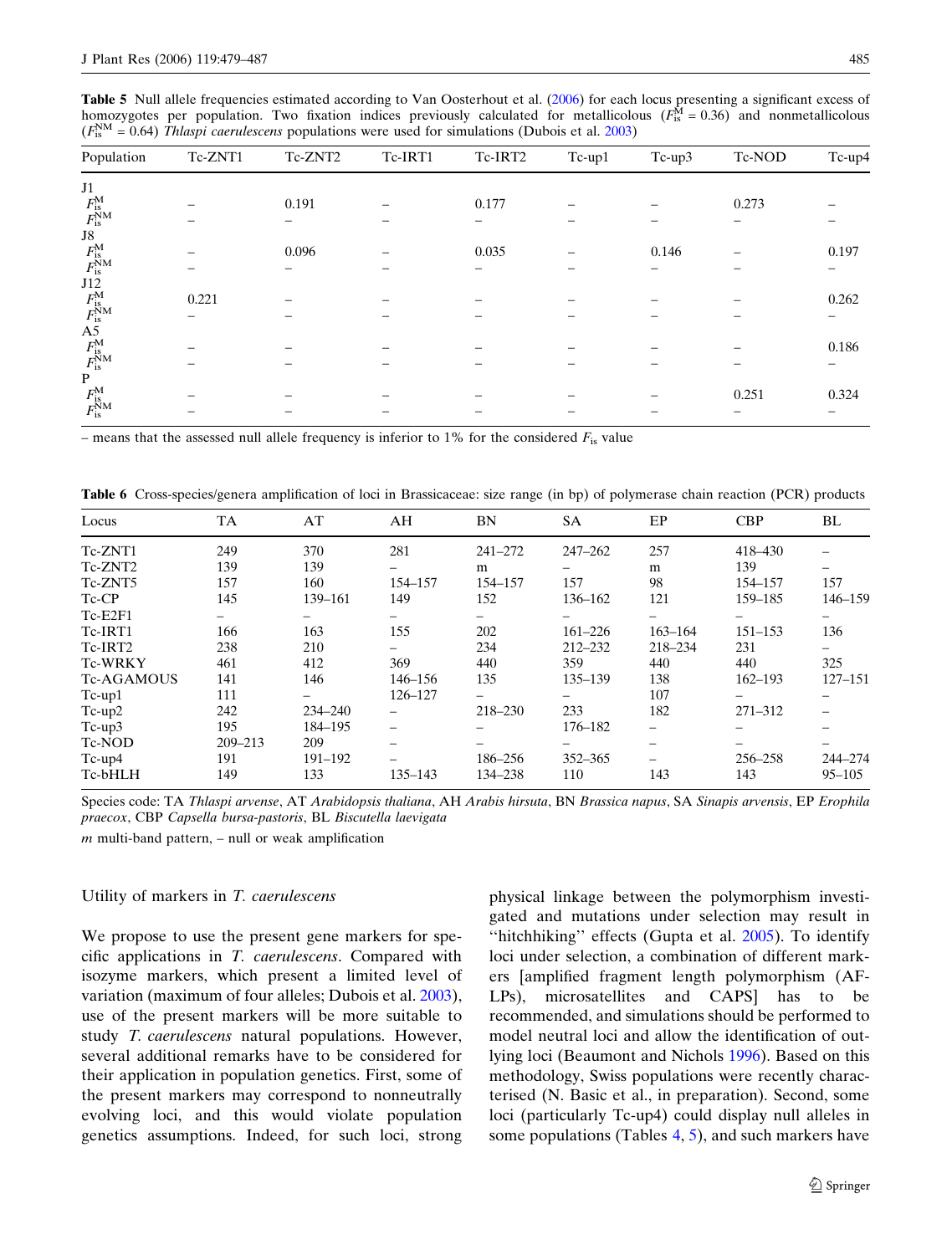<span id="page-7-0"></span>to be used with caution. Some limitations may result, particularly for inbreeding or gene-flow measurements. Furthermore, our gene makers may be used in genetic mapping and quantitative genetic studies to investigate in particular if some of them (e.g. Tc-ZNT1, Tc-ZNT2, Tc-IRT1 or Tc-IRT2) colocate with QTLs for heavymetal hyperaccumulation and could allow marker-assisted manipulation of a particular trait (e.g. Lakshmi et al. [2005](#page-8-0); Assunçao et al. 2006).

## Cross-genera PCR amplification of loci

Overall, 70% of the cross-species/genera amplifications were successful (Table  $6$ ). Among them, more than 40% provided polymorphic markers within a population (Table [6\)](#page-6-0). All the loci except Tc-E2F1 amplified in T. arvense Tc-E2F1 (for which the forward primer was developed in a nonconserved DNA region) was not amplified in any other tested Brassicaceae apart from T. caerulescens. Comparatively to other investigations (e.g. Plieske and Struss [2001](#page-8-0)), our relatively high crossspecies/genera amplification of gene markers in Brassicaceae may be related to the design of most of primers in highly conserved sequences (particularly in exon sequences) between distantly related species (i.e. Thlaspi/Arabidopsis, Brassica/Arabidopsis or Alliaria/ Arabidopsis). We also observed that microsatellite loci isolated from genomic libraries (i.e. Brassica, Alliaria and Lepidium; Lowe et al. [2002;](#page-8-0) Durka et al. 2004; Bon et al. 2005) frequently correspond to expressed regions in A. thaliana (about 70% for the three cited studies). Consequently, public microsatellite genomic libraries can be considered as a source of variable and transferable gene markers in Brassicaceae. Cross-genera sets of markers may allow the comparison of genetic polymorphism between several Brassicaceae at genes putatively involved in traits of interest, such as heavymetal tolerance and/or hyperaccumulation. They will be also useful for comparative mapping studies or population genetic analyses among and within species in the Brassicaceae family (Clauss et al. 2002; Boivin et al. 2004; Lowe et al. [2004\)](#page-8-0).

Acknowledgments The authors thank N. Salamin and L. Bovet for methodological advices, D. Savova-Bianchi and C. Parisod for technical helps and C. Keller for providing plant material from Ganges and Prayon.

#### References

Assunçao AGL, Schat H, Aarts MGM (2003a) Thlaspi caerulescens, an attractive model species to study heavy metal hyperaccumulation in plants. New Phytol 159:351–360

- Assunçao AGL, Ten Bookum WM, Nelissen HJM, Vooijs R, Schat H, Ernst WHO (2003b) A cosegregation analysis of zinc (Zn) accumulation and Zn tolerance in the Zn hyperaccumulator Thlaspi caerulescens. New Phytol 159:383–390
- Assunçao AGL, Pieper B, Vromans J, Lindhout P, Aarts MGM, Schat H (2006) Construction of a genetic linkage map of Thlaspi caerulescens and quantitative trait loci analysis of zinc accumulation. New Phytol 170:21–32
- Basic N, Keller C, Fontanillas P, Vittoz P, Besnard G, Galland N (2006a) Cadmium hyperaccumulation and reproductive traits in natural Thlaspi caerulescens populations. Plant Biol 8:64–72
- Basic N, Salamin N, Keller C, Galland N, Besnard G (2006b) Genetic differentiation of Thlaspi caerulescens natural populations in relation to their cadmium hyperaccumulation capacity. Biochem Syst Ecol 34: DOI 10.1016/ j.bse.2006.04.001
- Beaumont MA, Nichols RA (1996) Evaluating loci for use in the genetic analysis of population structure. Proc Roy Soc Lond Ser B 263:1619–1626
- Belkhir K, Borsa P, Chikhi L, Raufaste N, Bonhomme F (2004) GENETIX 4.03, logiciel sous Windows<sup>TM</sup> pour la génétique des populations. Laboratoire Génome, Populations, Interactions CNRS UMR 5000, Université de Montpellier II, Montpellier (France). http://www.univ-montp2.fr/~genetix/ genetix/genetix.htm
- Bernard C, Roosens N, Czernic P, Lebrun M, Verbruggen N (2004) A novel CPx-ATPase from the cadmium hyperaccumulator Thlaspi caerulescens. FEBS Lett 569:140–148
- Bert V, Meerts P, Saumitou-Laprade P, Salis P, Gruber W, Verbruggen N (2003) Genetic basis of Cd tolerance and hyperaccumulation in Arabidopsis halleri. Plant Soil 249:9– 18
- Boivin K, Acarkan A, Mbulu RS, Clarenz O, Schmidt R (2004) The Arabidopsis genome sequence as a tool for genome analysis in Brassicaceae: a comparison of the Arabidopsis thaliana and Capsella rubella genomes. Plant Physiol 135:735–744
- Bon MC, Hurard C, Gaskin J, Risterucci AM (2005) Polymorphic microsatellite markers in polyploidy Lepidium draba L. ssp. draba (Brassicaceae) and cross-species amplification in closely related taxa. Mol Ecol Notes 5:68–70
- Bovet L, Eggmann T, Meylan-Bettex M, Polier J, Kammer P, Marin E, Feller U, Martinoia E (2003) Transcript levels of AtMRPs after cadmium treatment: induction of AtMRP3. Plant Cell Environ 26:371–381
- Clauss MJ, Cobban H, Mitchell-Olds T (2002) Cross-species microsatellite markers for elucidating population genetic structure in Arabidopsis and Arabis (Brassicaeae). Mol Ecol 11:591–601
- Dubois S, Cheptou PO, Petit C, Meerts P, Poncelet M, Vekemans X, Lefèbvre C, Escarré J (2003) Genetic structure and mating systems of metallicolous and nonmetallicolous populations of Thlaspi caerulescens. New Phytol 157:633–641
- Durka W, Bossdorf O, Gautschi B (2004) Isolation and characterization of microsatellite loci in the invasive Alliaria petiolata (Brassicaceae). Mol Ecol Notes 4:173–175
- Flint-Garcia SA, Thornsberry JM, Buckler IV ES (2003) Structure of linkage disequilibrium in plants. Annu Rev Plant Biol 54:357–374
- Frerot H, Petit C, Lefebvre C, Gruber W, Collin C, Escarré J (2003) Zinc and cadmium accumulation in controlled crosses between metallicolous and nonmetallicolous populations of Thlaspi caerulescens (Brassicaceae). New Phytol 157:643–648